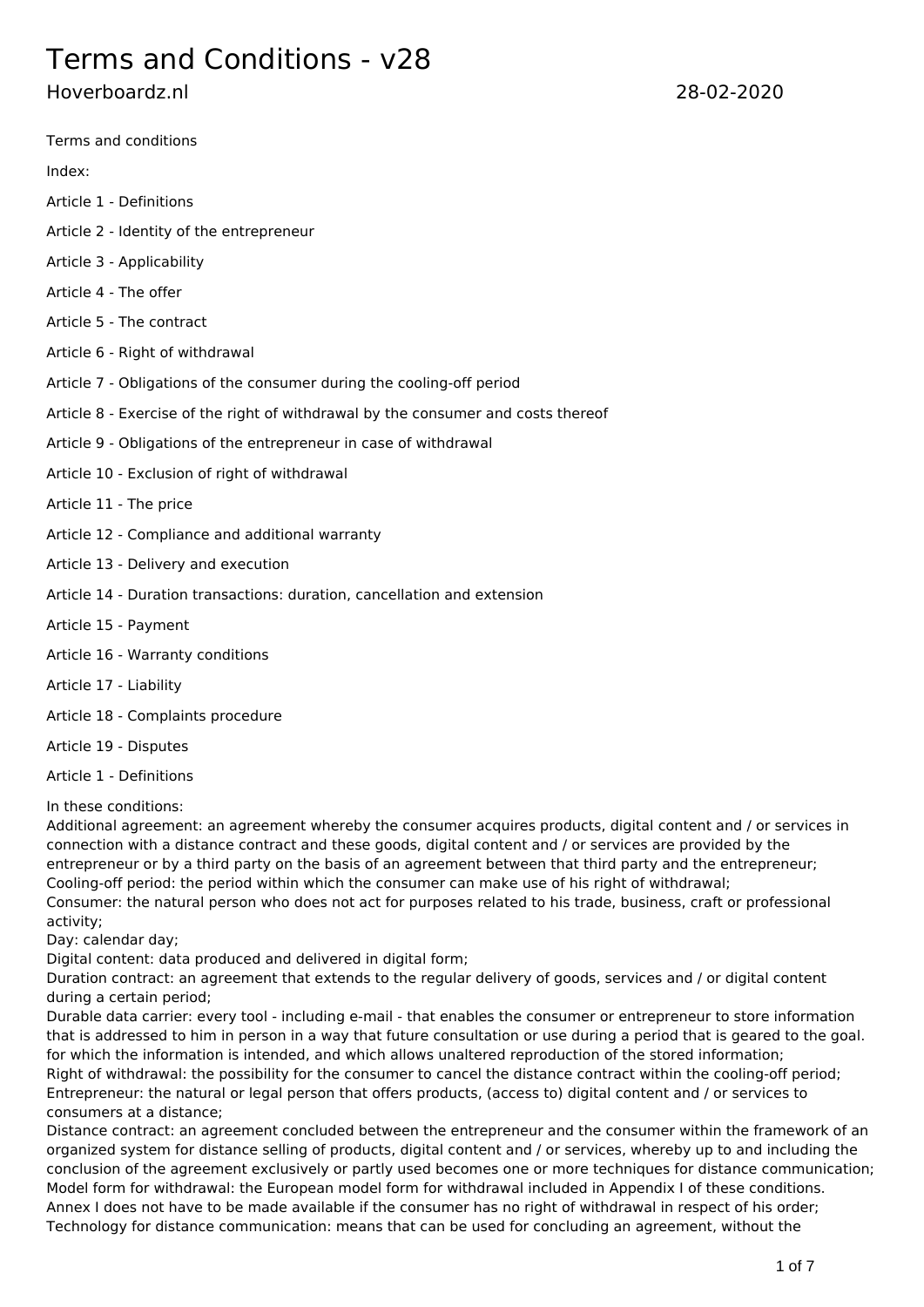consumer and entrepreneur having to be in the same room at the same time.

Article 2 - Identity of the entrepreneur

Hoverboardz.nl Barnsteenstraat 1E 1812 SE Alkmaar the Netherlands

Telephone number: +31850013151 E-mail: info@hoverboardz.nl Company registration number: 
70065055 VAT-number: NL858125742B01

#### Article 3 - Applicability

These general terms and conditions apply to every offer made by the entrepreneur and to every distance contract that has been concluded between the entrepreneur and the consumer. Before the distance contract is concluded, the text of these general terms and conditions will be made available to the consumer. If this is not reasonably possible, the entrepreneur before the distance contract is concluded, indicate how the general terms and conditions at the entrepreneur can be seen and that they will be sent free of charge as soon as possible at the request of the consumer. If the distance contract is concluded electronically, by way of derogation from the previous paragraph and before the distance contract is concluded, the text of these general terms and conditions can be made available electronically to the consumer in such a way that the consumer can a simple way can be stored on a durable data carrier. If this is not reasonably possible, before the distance contract is concluded, it will be indicated where the general terms and conditions can be consulted electronically and that at the request of the consumer they will be sent free of charge by electronic means or otherwise. In the event that specific product or service conditions apply in addition to these general terms and conditions, the second and third paragraphs apply mutatis mutandis and, in the event of conflicting conditions, the consumer can invoke the applicable provision that is most favorable to him.

#### Article 4 - The offer

If an offer has a limited period of validity or is made subject to conditions, this will be explicitly stated in the offer. The offer contains a complete and accurate description of the offered products, digital content and / or services. The description is sufficiently detailed to allow a proper assessment of the offer by the consumer. If the entrepreneur uses images, these are a true reflection of the offered products, services and / or digital content. Obvious mistakes or errors in the offer do not bind the entrepreneur. Each offer contains such information that it is clear to the consumer what rights and obligations are attached to the acceptance of the offer.

# Article 5 - The contract

The agreement is, subject to the provisions of paragraph 4, concluded at the moment of acceptance by the consumer of the offer and the fulfillment of the corresponding conditions.

If the consumer has accepted the offer electronically, the entrepreneur will immediately confirm electronically the receipt of the acceptance of the offer. As long as the receipt of this acceptance has not been confirmed by the entrepreneur, the consumer can dissolve the agreement.

If the agreement is created electronically, the entrepreneur will take appropriate technical and organizational measures to secure the electronic transfer of data and he will ensure a secure web environment. If the consumer can pay electronically, the entrepreneur will observe appropriate security measures.

The entrepreneur can - within legal frameworks - inform whether the consumer can meet his payment obligations, as well as all those facts and factors that are important for a responsible conclusion of the distance contract. If the entrepreneur based on this investigation has good reasons not to enter into the agreement, he is entitled to refuse an order or request, motivated or to attach special conditions to the execution.

At the latest upon delivery of the product, the service or digital content, the entrepreneur shall send the following information, in writing or in such a way that it can be stored by the consumer in an accessible manner on a durable medium:

the visiting address of the business location of the entrepreneur where the consumer can go with complaints; the conditions under which and the manner in which the consumer can exercise the right of withdrawal, or a clear statement regarding the exclusion of the right of withdrawal;

the information about guarantees and existing service after purchase;

the price including all taxes of the product, service or digital content; insofar as applicable, the costs of delivery; and the method of payment, delivery or execution of the distance contract;

the requirements for terminating the agreement if the agreement has a duration of more than one year or is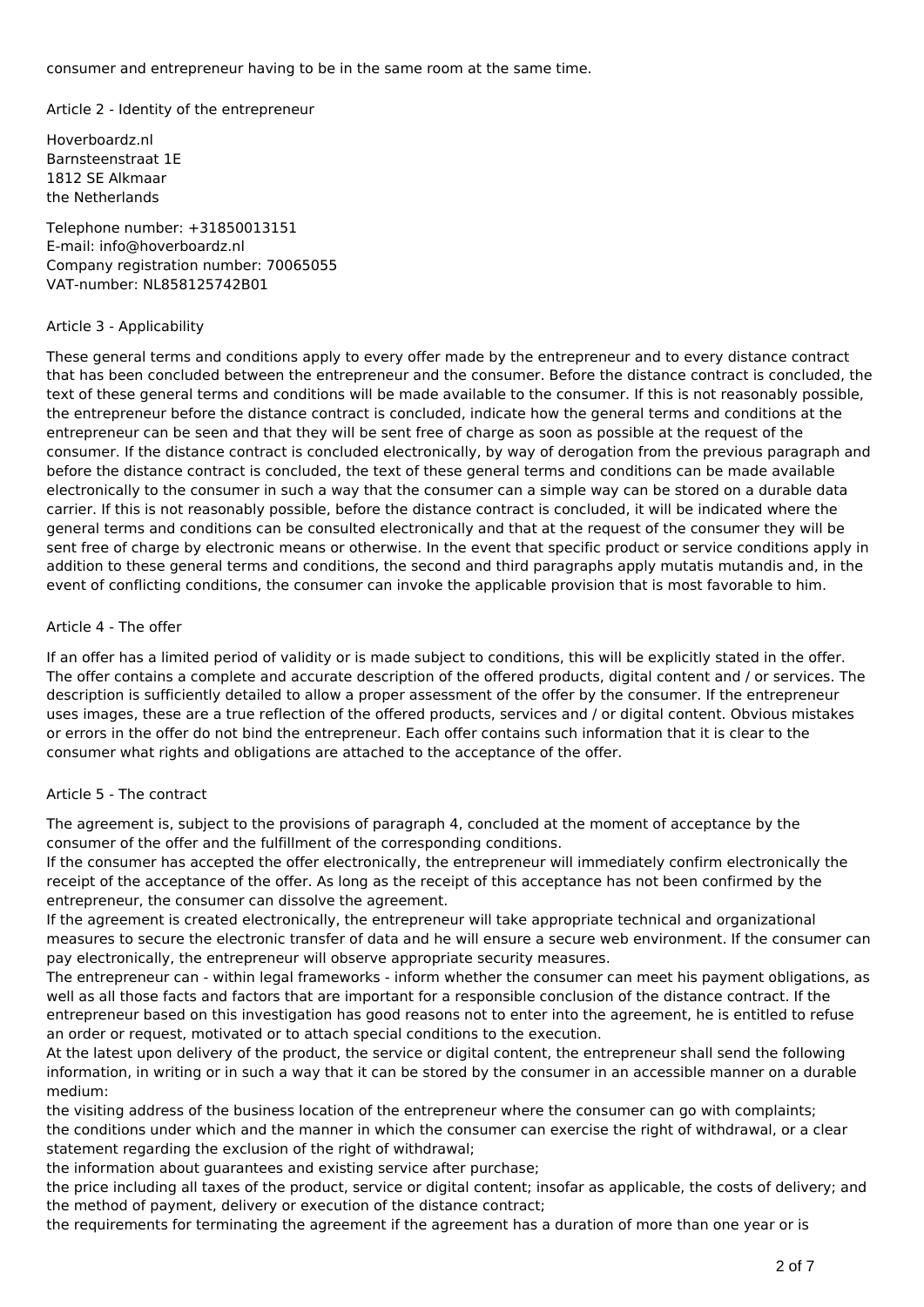# indefinite'

if the consumer has a right of withdrawal, the model form for withdrawal;

In the case of an extended transaction, the provision in the previous paragraph only applies to the first delivery.

Article 6 - Right of withdrawal

With products:

The consumer can terminate an agreement regarding the purchase of a product during a reflection period of at least 14 days without giving any reason. The trader may ask the consumer about the reason for the withdrawal, but not to oblige him to state his reason(s).

The reflection period referred to in paragraph 1 starts on the day after the consumer, or a third party designated by the consumer in advance, who is not the carrier, has received the product, or: if the consumer has ordered several products in the same order: the day on which the consumer, or a third party designated by him, has received the last product. The entrepreneur may, provided he has informed the consumer in a clear manner prior to the ordering process, refuse an order of several products with a different delivery time.

if the delivery of a product consists of several shipments or parts: the day on which the consumer, or a third party designated by him, received the last shipment or the last part;

in contracts for regular delivery of products during a certain period: the day on which the consumer, or a third party designated by him, has received the first product.

For services and digital content that is not delivered on a tangible medium:

The consumer can dissolve a service agreement and an agreement for the supply of digital content that has not been delivered on a tangible medium for at least 14 days without giving any reason. The trader may ask the consumer about the reason for the withdrawal, but not to oblige him to state his reason (s).

The reflection period referred to in paragraph 3 starts on the day following the conclusion of the agreement. Extended cooling-off period for products, services and digital content that has not been delivered on a tangible medium when not informing about the right of withdrawal:

If the entrepreneur has not provided the consumer with the legally required information about the right of withdrawal, the cooling-off period shall expire twelve months after the end of the original cooling-off period as determined in accordance with the previous paragraphs of this article.

If the trader has provided the consumer with the information referred to in the previous paragraph within twelve months after the commencement date of the original period of reflection, the cooling-off period will expire 14 days after the day on which the consumer has received this information.

Article 7 - Obligations of the consumer during the cooling-off period

During the reflection period, the consumer will handle the product and packaging carefully. He will only unpack or use the product to the extent necessary to determine the nature, characteristics and operation of the product. The basic principle here is that the consumer may only handle and inspect the product as he would be allowed to do in a physical store. If the product has user traces, it will be eligible for depreciation. The depreciation is 30% of the purchase price and will be deducted from the total purchase amount.

Article 8 - Exercise of the right of withdrawal by the consumer and costs thereof

If the consumer exercises his right of withdrawal, he will notify the entrepreneur within the cooling-off period by means of the model withdrawal form or in an unambiguous way.

As soon as possible, but within 14 days from the day following the notification referred to in paragraph 1, the consumer returns the product, or hands it over to (an authorized representative of) the entrepreneur. This is not necessary if the entrepreneur has offered to collect the product himself. In any case, the consumer has complied with the return period if he returns the product before the cooling-off period has expired.

The consumer returns the product with all accessories, if reasonably possible in its original state and packaging, and in accordance with the reasonable and clear instructions provided by the entrepreneur.

The risk and the burden of proof for the correct and timely exercise of the right of withdrawal lies with the consumer. The consumer bears the direct costs of returning the product. If the entrepreneur has not reported that the consumer must bear these costs or if the entrepreneur indicates to bear the costs himself, the consumer does not have to bear the costs for return.

If the consumer rescinds after having explicitly requested that the provision of the service or the supply of gas, water or electricity that are not ready for sale starts in a limited volume or quantity during the cooling-off period, the consumer is the entrepreneur the amount that is proportional to that part of the obligation that the entrepreneur has

fulfilled at the time of revocation, compared with the full fulfillment of the commitment. The consumer does not incur any costs for the execution of services or the supply of water, gas or electricity, which have not been made ready for sale in a limited volume or quantity, or for the supply of district heating, if: the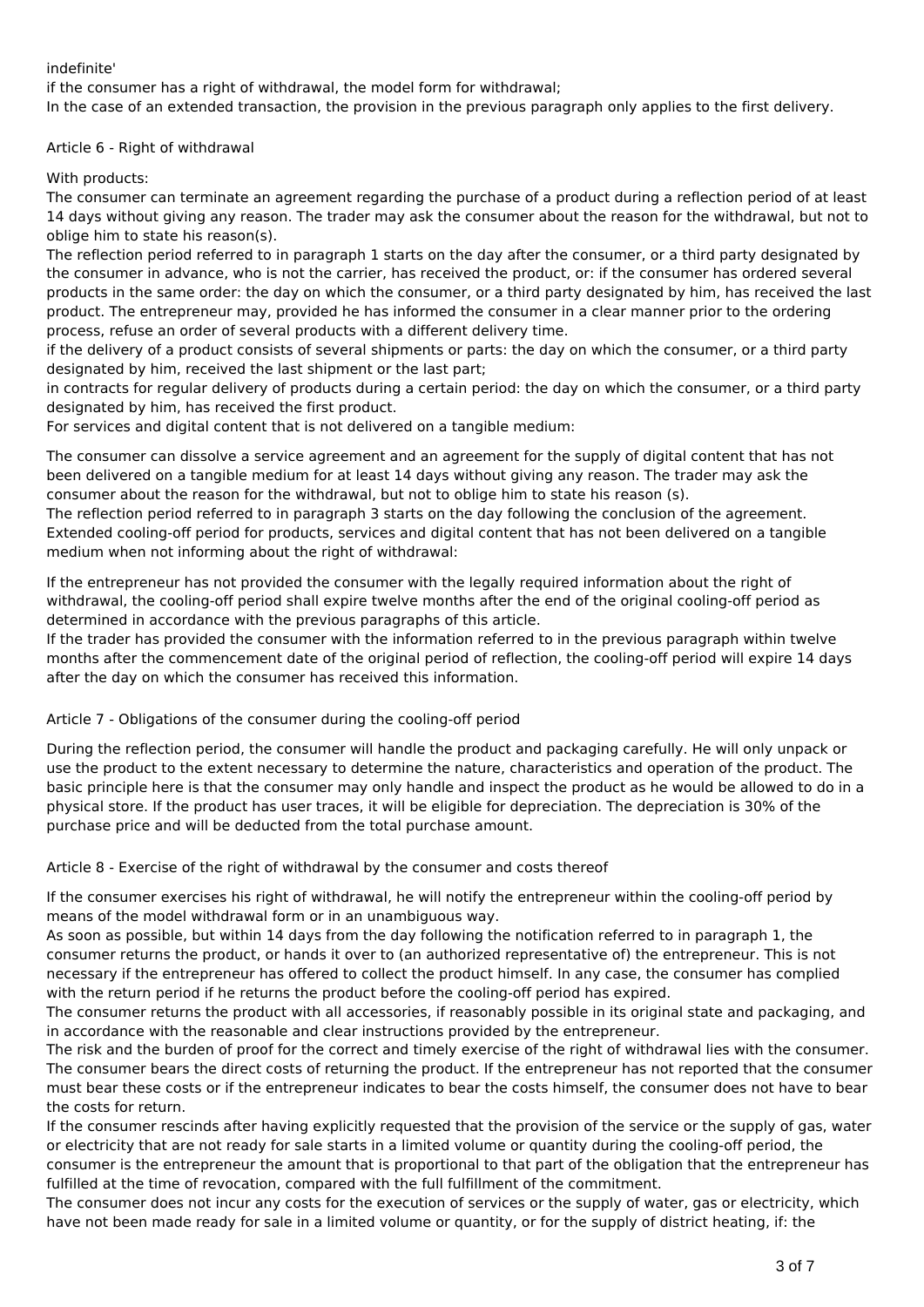entrepreneur has not provided the consumer with the legally required information about the right of withdrawal, the cost reimbursement upon revocation or the model form for withdrawal, or; the consumer has not expressly requested the commencement of the execution of the service or delivery of gas, water, electricity or district heating during the cooling-off period. The consumer shall bear no costs for the full or partial delivery of digital content not supplied on a tangible medium if: he has not explicitly agreed to commence the fulfillment of the contract prior to the delivery before the end of the cooling-off period; he has not acknowledged to lose his right of withdrawal when giving his consent; or the entrepreneur has failed to confirm this statement from the consumer. If the consumer makes use of his right of withdrawal, all additional agreements will be dissolved by operation of law.

# Article 9 - Obligations of the entrepreneur in case of withdrawal

If the entrepreneur makes the notification of withdrawal by the consumer electronically possible, he will send an acknowledgment of receipt immediately after receipt of this notification.

The trader will reimburse all payments from the consumer, including any delivery costs charged by the trader for the returned product, immediately but within 14 days following the day on which the consumer notifies him of the withdrawal. Unless the entrepreneur offers to collect the product himself, he may wait to pay back until he has received the product or until the consumer demonstrates that he has returned the product, whichever comes first. The entrepreneur uses the same payment method that the consumer has used for reimbursement, unless the consumer agrees to another method. The reimbursement is free of charge for the consumer. If the consumer has opted for a more expensive method of delivery than the cheapest standard delivery, the entrepreneur does not have to reimburse the additional costs for the more expensive method.

# Article 10 - Exclusion of right of withdrawal

The entrepreneur can exclude the following products and services from the right of withdrawal, but only if the entrepreneur has clearly stated this in the offer, at least in time for the conclusion of the agreement:

Products or services whose price is subject to fluctuations in the financial market on which the entrepreneur has no influence and which can occur within the withdrawal period;

Agreements that are concluded during a public auction. A public auction is understood to mean a sales method whereby products, digital content and / or services are offered by the entrepreneur to the consumer who is personally present or is given the opportunity to be personally present at the auction, under the direction of an auctioneer, and in which the successful bidder is obliged to purchase the products, digital content and / or services; Service contracts, after full execution of the service, but only if: A. the execution has started with the express prior consent of the consumer; and B. the consumer has declared that he loses his right of withdrawal as soon as the entrepreneur has fully executed the agreement;

Package travel as referred to in Section 7: 500 Dutch Civil Code and passenger transport agreements; Service agreements for the provision of accommodation, if a certain date or period of execution is provided for in the agreement and other than for residential purposes, freight transport, car rental services and catering; Agreements with regard to leisure activities, if a specific date or period of execution is provided for in the agreement; Products manufactured according to the consumer's specifications which are not prefabricated and which are manufactured on the basis of an individual choice or decision of the consumer or which are clearly intended for a specific person;

Products that spoil quickly or have a limited shelf life;

Sealed products which for reasons of health protection or hygiene are not suitable to be returned and of which the seal has been broken after delivery;

Products that are irrevocably mixed with other products by their nature after delivery;

Alcoholic beverages of which the price has been agreed upon at the conclusion of the agreement, but the delivery can only take place after 30 days, and the actual value of which depends on fluctuations of the market on which the entrepreneur has no influence;

Sealed audio, video recordings and computer software, the seal of which has been broken after delivery; Newspapers, magazines or magazines, with the exception of subscriptions to this;

The delivery of digital content other than on a tangible medium, but only if: A. the execution has started with the express prior consent of the consumer; and B. the consumer has stated that he thereby loses his right of withdrawal.

# Article 11 - The price

During the period mentioned in the offer, the prices of the offered products and / or services will not be increased, except for price changes due to changes in VAT rates.

Contrary to the previous paragraph, the entrepreneur can offer products or services whose prices are subject to fluctuations in the financial market and where the entrepreneur has no influence, with variable prices. This link to fluctuations and the fact that any mentioned prices are target prices are mentioned in the offer.

Price increases within 3 months after the conclusion of the contract are only permitted if they are the result of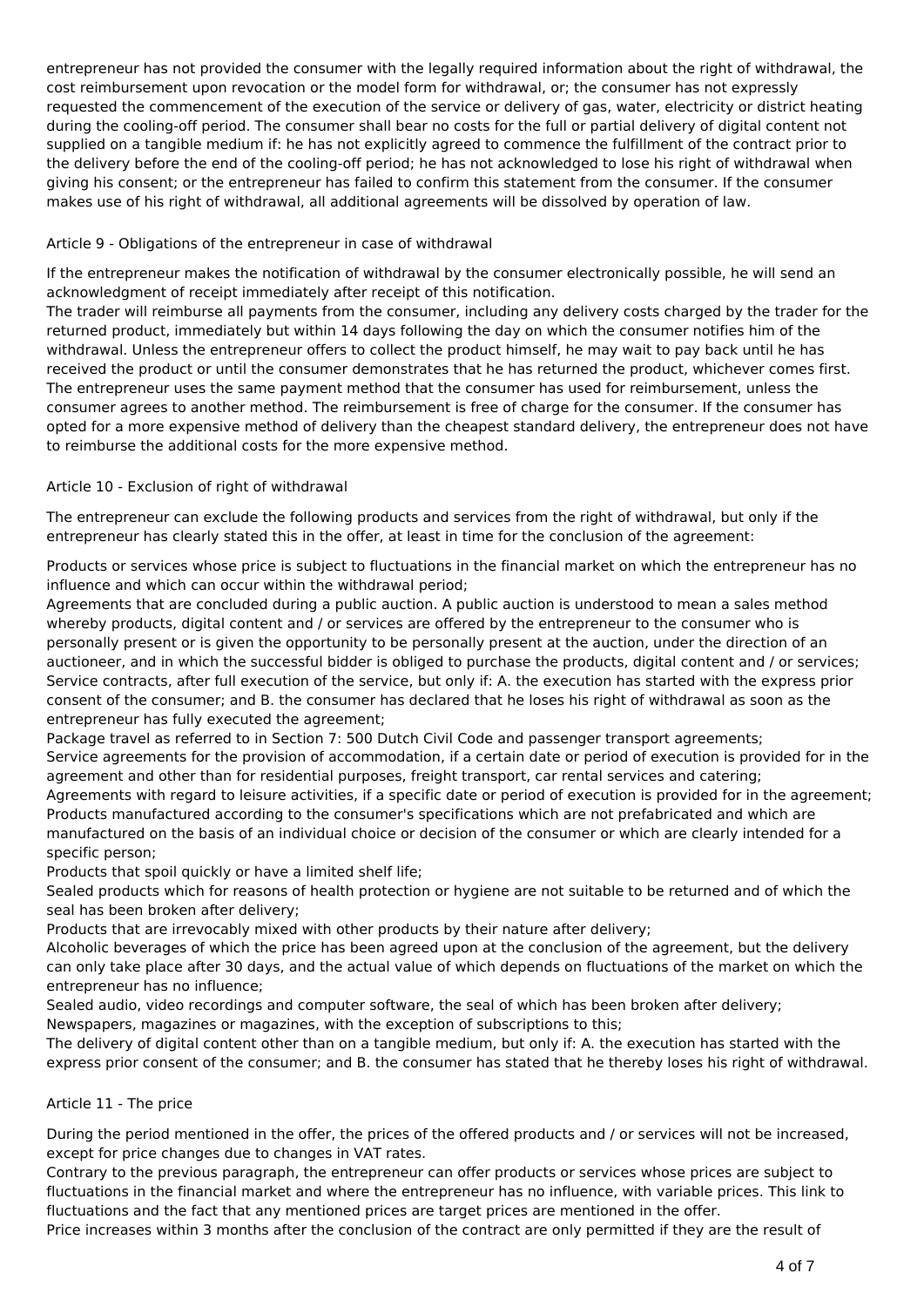statutory regulations or provisions.

Price increases from 3 months after the conclusion of the contract are only permitted if the entrepreneur has stipulated this and: A. these are the result of statutory regulations or stipulations; or B. the consumer has the authority to terminate the contract with effect from the day on which the price increase takes effect. The prices mentioned in the offer of products or services include VAT.

Article 12 - Compliance and additional warranty

The entrepreneur warrants that the products and / or services comply with the agreement, the specifications stated in the offer, the reasonable requirements of soundness and / or usability and the legal provisions existing on the date of the conclusion of the agreement. / or government regulations.

An additional guarantee provided by the trader, its supplier, manufacturer or importer never limits the legal rights and claims that the consumer can enforce against the trader under the agreement if the trader has failed to fulfill his part of the agreement.

An additional guarantee is understood to mean every obligation of the entrepreneur, its supplier, importer or producer in which it assigns to the consumer certain rights or claims that go beyond what is legally required in the event that it has failed to fulfill its part of the agreement. .

#### Article 13 - Delivery and execution

The entrepreneur will take the greatest possible care when receiving and implementing orders for products and when assessing applications for the provision of services.

The place of delivery is the address that the consumer has made known to the company.

With due observance of what is stated in article 4 of these general terms and conditions, the company will execute accepted orders expeditiously but no later than 30 days, unless a longer delivery period has been agreed. If the delivery is delayed, or if an order can not or only partially be executed, the consumer will receive notification of this no later than 30 days after he has placed the order. In that case, the consumer has the right to terminate the contract without any costs.

In case of dissolution in accordance with the previous paragraph, the entrepreneur will refund the amount that the consumer has paid as soon as possible but no later than 30 days after termination.

If delivery of an ordered product proves to be impossible, the entrepreneur will endeavor to make a replacement article available. At the latest at the time of delivery, it will be stated in a clear and comprehensible manner that a replacement item will be delivered. For replacement items right of withdrawal can not be excluded. The costs of any return shipment are at the expense of the entrepreneur.

The risk of damage and / or loss of products rests with the entrepreneur up to the moment of delivery to the consumer or a pre-designated and made representative to the entrepreneur.

Article 14 - Duration transactions: duration, cancellation and extension

The consumer can terminate an agreement that has been concluded for an indefinite period and which extends to the regular delivery of products (including electricity) or services, at any time with due observance of the agreed cancellation rules and a notice period of up to one month.

The consumer can terminate an agreement that has been concluded for a definite period and which extends to the regular delivery of products (including electricity) or services, at any time by the end of the stipulated term, with due observance of the agreed cancellation rules and a notice period of at least highest one month.

The consumer can terminate the agreements mentioned in the previous paragraphs: - at any time and not be limited to termination at a specific time or in a certain period; - cancel at least in the same way as they have entered into by him; - always cancel with the same notice period as the entrepreneur has stipulated for himself.

A contract that has been entered into for a definite period and that extends to the regular delivery of products (including electricity) or services may not be tacitly renewed or renewed for a fixed term.

Contrary to the previous paragraph, a contract that has been entered into for a definite period and which extends to the regular delivery of daily news and weekly newspapers and magazines may be tacitly renewed for a fixed term of a maximum of three months, if the consumer agrees to this extended agreement. the end of the extension can be canceled with a notice period of no more than one month.

A contract that has been entered into for a definite period and that extends to the regular delivery of products or services may only be tacitly renewed for an indefinite period if the consumer may cancel at any time with a notice period of no more than one month and a notice period of at most three months in case the agreement extends to the regular, but less than once a month, delivery of daily, news and weekly newspapers and magazines.

Agreements with limited duration to the regular delivery of daily, news and weekly newspapers and magazines (trial or introductory subscription) are not tacitly continued and end automatically after the trial or introductory period. If an agreement has a duration of more than one year, the consumer may terminate the agreement at any time with a notice period of no more than one month, unless the reasonableness and fairness oppose cancellation before the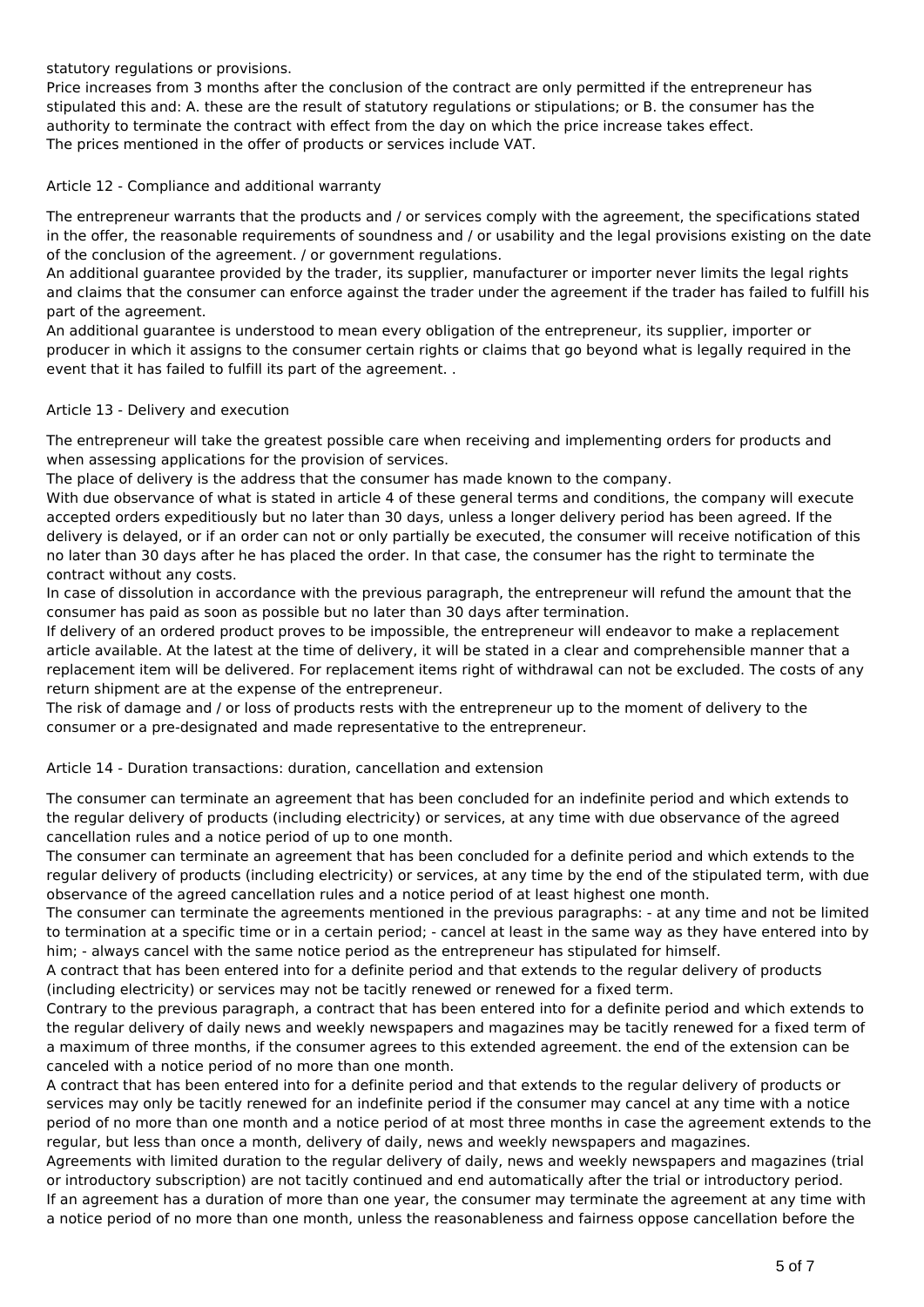end of the agreed term.

#### Article 15 - Payment

Unless otherwise stipulated in the agreement or additional conditions, the amounts owed by the consumer must be paid within 14 days after the commencement date, or in the absence of a cooling off period within 14 days after the conclusion of the agreement. In case of an agreement to provide a service, this period starts after the consumer has received the confirmation of the agreement.

When selling products to consumers, the consumer may never be obliged to pay in advance more than 50% in general terms and conditions. If payment in advance is stipulated, the consumer can not assert any rights regarding the execution of the order or service (s), before the stipulated advance payment has taken place.

The consumer has the duty to report inaccuracies in provided or stated payment details to the entrepreneur without delay.

If the consumer does not fulfill his payment obligation (s) on time, after he has been informed by the trader of the late payment and the trader has given the consumer a period of 14 days to still fulfill his payment obligations, after the consumer has failure to pay within this 14-day period, the legal interest owed on the amount due and the entrepreneur is entitled to charge the extrajudicial collection costs he has incurred. These collection costs amount to a maximum of: 15% over outstanding amounts up to  $\epsilon$  2.500, =: 10% over the next  $\epsilon$  2.500, = and 5% over the next € 5,000, = with a minimum of € 40, =. The entrepreneur may deviate from the aforementioned amounts and percentages for the benefit of the consumer.

# Article 16 - Warranty conditions

Hoverboardz.nl offers 2 years warranty on manufacturing defects on all products. Your invoice is the guarantee certificate and the invoice date is the start date of the warranty period. The warranty does not apply to parts which are subject to wear and tear such as the shell, wheels and battery.

You are not entitled to a warranty if one of the following conditions is determined:

- Damage caused by personal actions (for example: water damage, fall damage, pressure damage, impact damage and damage after stunts).

- Damage caused by incorrect use of the product.
- You have tried to open or repair the product yourself.
- Parts changed or added that were not on at delivery.
- Damage caused by inadequate maintenance.

In the event of a warranty claim, contact our customer service.

#### Article 17 - Liability

The limitations of liability included in these general terms and conditions do not apply in the event that the damage is the result of intent or deliberate recklessness on the part of our workers or management.

We exclude all liability for any direct or indirect damage, of whatever nature, arising from or in any way related to the website and its products.

In the event of repair, we can not be held liable for defects or damage that occur during or after the repair, unless these are caused by intent or gross negligence caused by us.

Defects that have arisen during repair to the consumer's product as a result of work performed incorrectly by us shall be repaired free of charge by us.

If we are liable for damage during repair, we are entitled to have this damage repaired at its expense. If the consumer chooses to have the damage repaired by a third party then we are only obliged to compensate the damage to the amount of costs that it would have incurred if the consumer had given us the opportunity to repair the damage .

In the event of damage as a result of our liability, we are only liable for direct damage. We are not liable for possible consequential damage of any kind, unless there is intent or deliberate recklessness.

In all cases, the liability of us is limited to the amount of the payment made by our insurance, insofar as the damage is covered by the insurance, or the liability of us is limited to the original invoice amount.

Unless explicitly stated otherwise in the agreement or in these general terms and conditions, every claim of the consumer shall lapse 1 year after the execution of the agreement.

#### Article 18 - Complaints procedure

The entrepreneur has a well-publicized complaints procedure and handles the complaint in accordance with this